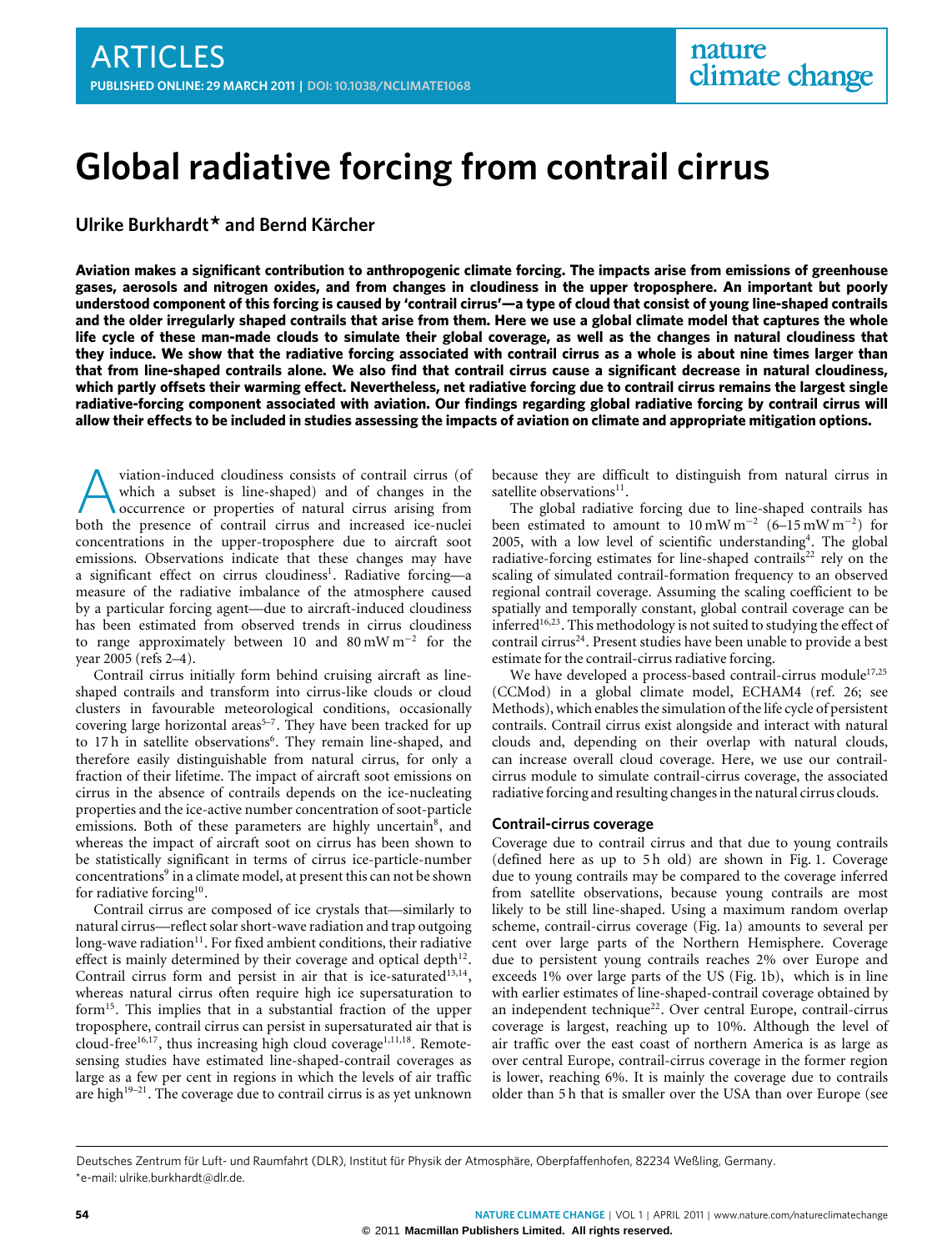

<span id="page-1-0"></span>**Figure 1** | **Contrail-cirrus and young-contrail coverage for the year 2002 as simulated by ECHAM4–CCMod. a**,**b**, Coverage due to contrail cirrus (**a**) and due to persistent young contrails with ages of up to 5 h (**b**), considering young contrails and contrail cirrus of any optical depth. **c**, Coverage due to visible contrail cirrus with a solar optical depth  $>$  0.02. Coverages have been calculated by assuming maximum random overlap among contrails or contrail cirrus alone. Only part of the contrail/contrail-cirrus coverage leads to an increase in overall cloud coverage.

below). This is mainly caused by the fact that many old contrails are advected into central Europe from the North Atlantic flight corridor, an area favourable to contrail formation and persistence, whereas there is little contrail advection towards the eastern part of the US. Furthermore, warmer temperatures over the US reduce the probability of contrail formation so that coverage due to young contrails is also slightly smaller than over central Europe. Over the east coast of southeast Asia, the area in which air traffic density is third largest, young-contrail coverage reaches 0.2% and contrailcirrus coverage exceeds 1%. Globally averaged contrail-cirrus and young-contrail coverage amount to 0.61% and 0.07%, respectively. Contrail-cirrus coverage is therefore approximately nine times larger than coverage due to young contrails alone.

Contrail-cirrus coverage [\(Fig. 1a](#page-1-0)) exceeds the coverage due to young contrails [\(Fig. 1b](#page-1-0)) significantly. The fraction of the total contrail-cirrus coverage that is due to young contrails [\(Fig. 2\)](#page-1-1) amounts to 0.11 globally and is spatially very variable. In the area of the North Atlantic flight corridor only a small fraction (0.1–0.15) of the contrail-cirrus coverage is due to young contrails. The fraction



<span id="page-1-1"></span>**Figure 2** | **Fraction of contrail-cirrus coverage that is identified as coverage due to young (age** ≤**5 h) contrails.**

of young contrails from the contrail-cirrus coverage lies between 0.15 and 0.25 over central Europe and between 0.25 and 0.4 over the eastern US. Over southeast Asia, a large part of contrail-cirrus coverage is due to young contrails.

A large fraction of contrail cirrus is optically very thin (solar optical depth <0.02) and can therefore neither be detected by a satellite nor seen with the human eye from the ground<sup>[27](#page-4-24)</sup>. Owing to their abundance, the radiative effect of such optically thin contrail cirrus may not be negligible[28](#page-4-25), similar to the effect of optically thin natural cirrus<sup>[29](#page-4-26)</sup>. The fraction of optically thin contrail cirrus is larger in colder areas (farther north), where ice-supersaturation frequency, at the main flight level (230 hPa), is usually larger and the water content of the air is lower. This means that the contrailformation criterion is more frequently met, but contrails forming and persisting in those areas are less likely to become optically thick. Therefore, the fraction of optically thin contrail cirrus is larger over Europe than over the US and especially over southeast Asia. When considering only contrail cirrus that exceed a threshold optical depth of 0.02, the coverage due to these visible contrail cirrus is fairly similar over the eastern US and central Europe and amounts to above 3% and up to 4%, respectively [\(Fig. 1c](#page-1-0)). Over southeast Asia, most contrail cirrus are visible because of the higher specific water content, and coverage due to visible contrail cirrus amounts to 0.5%, exceeding locally 1%. Coverage due to visible young contrails reaches 1% over the southeast US and over central Europe and exceeds 0.2% over southeast Asia<sup>[25](#page-4-22)</sup>. Globally, coverage due to visible contrail cirrus amounts to 0.23%, whereas coverage associated with visible young contrails amounts to 0.04%.

### **Contrail-cirrus optical depth and radiative forcing**

Stratosphere-adjusted radiative forcing due to both young contrails and contrail cirrus was calculated online within the climate model (see Methods). The former estimate serves solely for comparison with previous results. As CCMod does not allow the calculation of the optical depth of young contrails alone, we assume that the optical depth of young contrails (averaging over 5 h) is equal to that of contrail cirrus (averaging over all ages). There are no data available to estimate the difference in optical depth between young contrails and contrail cirrus, but we conjecture that this assumption is likely to lead to an underestimation of young-contrail optical depth and the associated net radiative forcing.

Globally, the long-wave radiative forcing due to contrail cirrus (after correcting the scattering component of the long-wave forcing from the model<sup>[30](#page-4-27)</sup>) amounts to  $47.1 \text{ mW m}^{-2}$  and short-wave radiative forcing to  $-9.6$  mW m<sup>-2</sup>, resulting in a net radiative forcing of 37.5 mW m<sup>−</sup><sup>2</sup> . This includes the effect of line-shaped contrails. Globally averaged contrail-cirrus optical depth is 0.05. Net radiative forcing of contrail cirrus [\(Fig. 3a](#page-2-0)) reaches values larger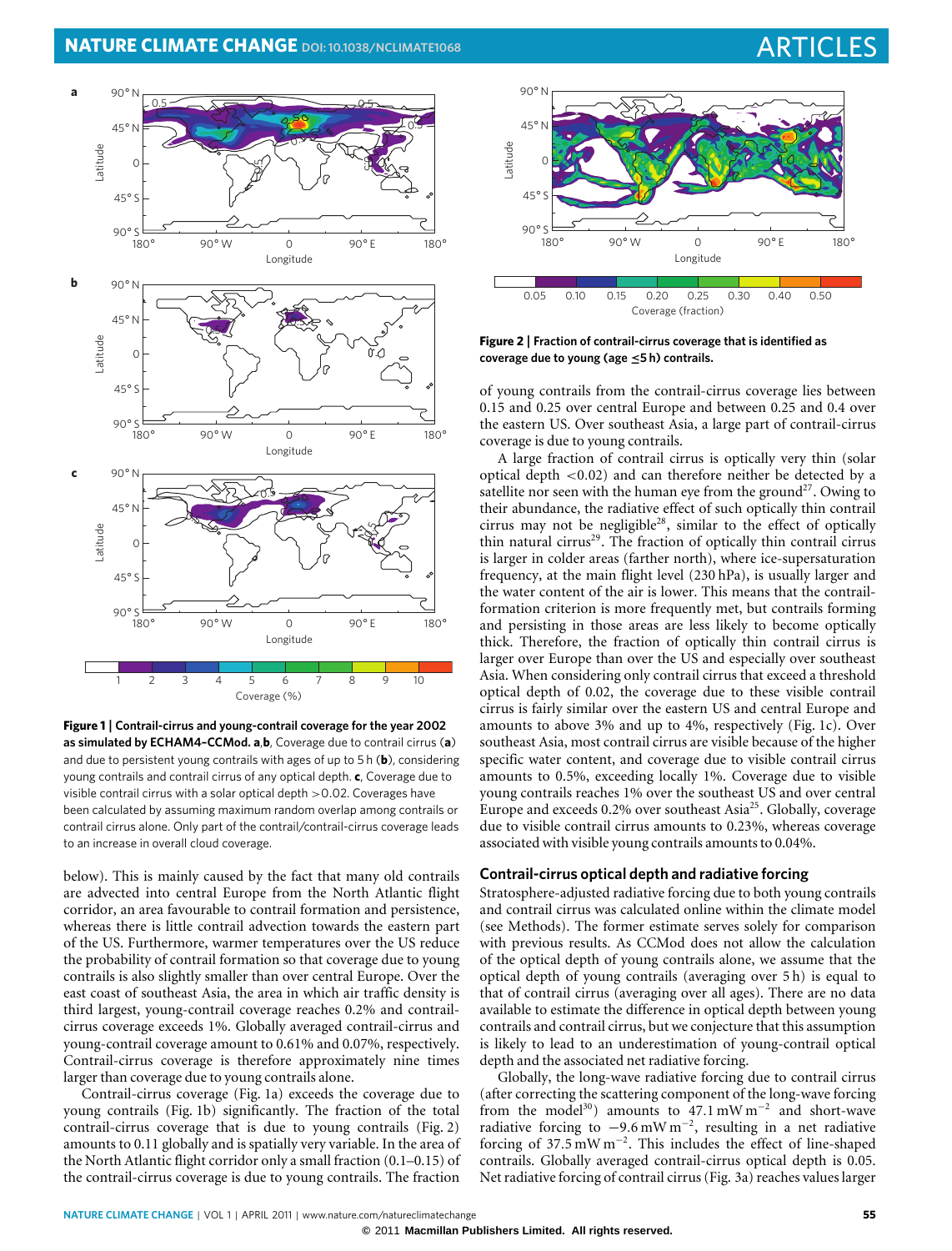

<span id="page-2-0"></span>**Figure 3** | **Contrail-cirrus radiative forcing and optical depth at 250 hPa for the year 2002.** Net radiative forcing (without correcting for long-wave scattering) (**a**) and solar optical depth (**b**) of contrail cirrus.

than 300 mW m<sup>−</sup><sup>2</sup> over the eastern US and central Europe. Over most of the US, Europe, over the North Atlantic flight corridor and also over parts of southeast Asia, net radiative forcing exceeds 100 mW m<sup>−</sup><sup>2</sup> . Over much of the northern mid-latitudes contrailcirrus radiative forcing exceeds 30 mW m<sup>−</sup><sup>2</sup> . Maxima in radiative forcing are found in areas of maxima in contrail-cirrus coverage, but radiative forcing is enhanced in areas with large contrail-cirrus optical depth [\(Fig. 3b](#page-2-0)). This means that for a fixed contrail-cirrus coverage, radiative forcing is larger over southeast Asia than in the northern mid-latitudes and slightly larger over the eastern US than over central Europe or the North Atlantic flight corridor.

Globally the long-wave radiative forcing due to young contrails amounts to 5.5 mW m<sup>−</sup><sup>2</sup> . This estimate is in line with an earlier estimate of line-shaped-contrail long-wave radiative forcing using the same model but an independent technique<sup>[22](#page-4-19)</sup>. The latter estimate is slightly lower because the randomly overlapped visible lineshaped-contrail coverage in the earlier study (0.06%) is slightly smaller than our visible young-contrail coverage using the same overlap assumption (0.07%). Short-wave radiative forcing due to young contrails amounts globally to -1.2 mW m<sup>-2</sup>. This value is about 50% larger than the value we obtain when neglecting the diurnal cycle of air traffic, resulting from the fact that most flights are daytime flights<sup>[31,](#page-4-28)[32](#page-4-29)</sup>. Net radiative forcing due to young contrails amounts globally to 4.3 mW m<sup>−</sup><sup>2</sup> , which is at the lower bound of the range of radiative-forcing estimates for line-shaped contrails<sup>[3](#page-4-30)[,31](#page-4-28)</sup>. This may imply that our contrail-cirrus radiative forcing constitutes a low estimate as well. Differences between our short-wave and long-wave forcing estimates and those in the literature are likely to be due to differences in: (1) the spatial and temporal distribution of contrail coverage and its optical depth resulting from the differences in the parameterization schemes; (2) the background cloud fields and

## ARTICLES **NATURE CLIMATE CHANGE DOI[: 10.1038/NCLIMATE1068](http://www.nature.com/doifinder/10.1038/nclimate1068)**



<span id="page-2-1"></span>**Figure 4** | **Change in natural-cirrus coverage due to the presence of contrail cirrus.** Change in natural-cirrus coverage at the main flight level of 230 hPa (**a**) and when overlapping all ice clouds within one vertical column (**b**). Dotted lines indicate the 90% confidence interval and solid lines the 95% confidence interval.

their overlap with the contrails; (3) the flight inventories and their reference years used.

The global net radiative forcing of contrail cirrus is roughly nine times that of young contrails, making it the single largest radiativeforcing component connected with aviation. It is important to note that contrail cirrus have a much shorter lifetime than long-lived greenhouse gases. This difference in lifetime influences the relative importance of contrail cirrus and other forcing agents for climate change when estimating their impact for remote time horizons<sup>[33](#page-4-31)</sup>.

The uncertainty in the spreading rate effective in ECHAM4– CCMod (ref. [25\)](#page-4-22) introduces an uncertainty in the estimate of contrail-cirrus net radiative forcing of ±5 mW m<sup>−</sup><sup>2</sup> . The sensitivity of contrail-cirrus radiative forcing to optical depth and ice-particle shape of contrail cirrus, to the flight inventory and to the model's radiation code is likely to be similar to that of line-shaped contrails. Therefore, we estimate that the uncertainty related to the first two variables amounts in ECHAM4 to an uncertainty in contrail-cirrus radiative forcing of ∼25% (ref. [34\)](#page-4-32) and ∼15% (ref. [35\)](#page-4-33), respectively. The sensitivity of global radiative forcing to the flight inventory is probably small<sup>[35](#page-4-33)</sup>. Furthermore, it has been shown that the radiative response due to contrails varies by ±22% around a multi-model mean<sup>[36](#page-4-34)</sup>. An estimate of the combined uncertainty of radiative forcing would need to take into account the interdependence between the different uncertainties.

### **Reduction of natural cirrus coverage and optical depth**

Contrail cirrus change the water budget of the surrounding atmosphere and therefore can have an impact on natural clouds. Water vapour that is deposited on ice particles within contrail cirrus is not available for formation and deposition in natural cirrus any longer. Therefore, contrail cirrus have the potential to modulate the optical properties of natural clouds, delaying their onset and replacing them, which may partly offset the direct climate impact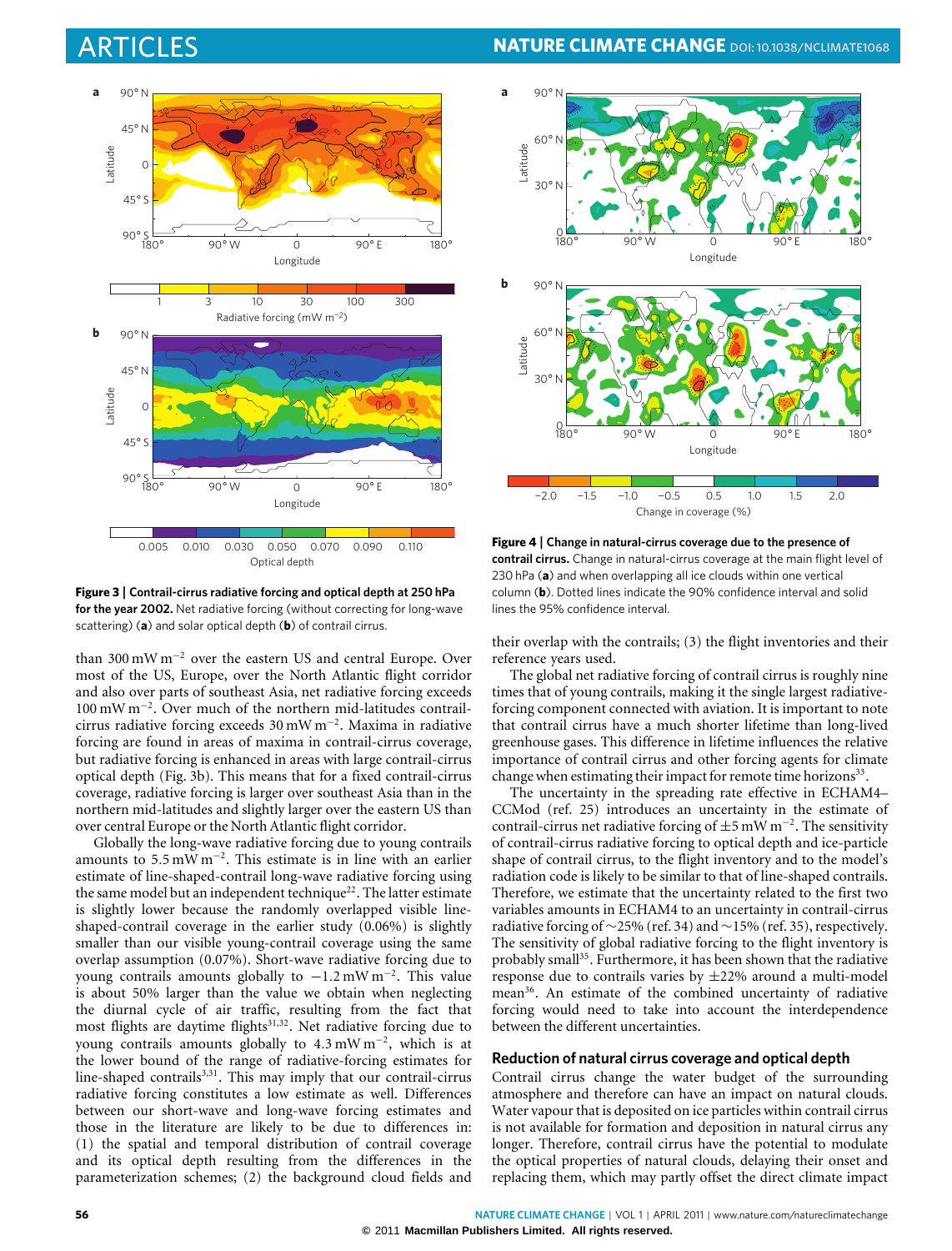of contrail cirrus. Virtually nothing is known about those cloud and humidity changes.

We have carried out long-term integrations using ECHAM4– CCMod with and without prescribing air traffic. At the main flight level at 230 hPa, where we would expect a maximum impact of contrail cirrus on the natural-cloud coverage due to the maximum in contrail-cirrus coverage, the two simulations exhibit differences in natural-cirrus coverage in the main traffic areas [\(Fig. 4a](#page-2-1)). Reductions in the natural-cirrus coverage of around 2% can be found over northeastern Europe and over the east coast of the US. Over the western part of the main transatlantic air-traffic route, off the west coast of northwest Africa and west of the main contrail-cirrus area of southeast Asia, reductions range between 1 and 1.5%. These changes are different from zero at the 95% significance level (when taking into account serial correlations), whereas the local decrease over southeast Asia is mostly significant only at the 90% level. Furthermore, a statistically significant increase in cirrus coverage can be found over and north of eastern Siberia. In those areas, the 230 hPa level lies frequently within the stratosphere. Owing to a cold and moist bias in the polar lower stratosphere, common to many climate models<sup>[37](#page-4-35)</sup>, the model has a higher sensitivity to the moisture input than would be expected in nature. Therefore, we will not discuss this signal any further. Maxima of decrease in natural-cirrus coverage lie consistently downstream of the maxima in contrail-cirrus coverage (compare with [Fig. 1a](#page-1-0)). The change in cirrus coverage, calculated by vertically overlapping all ice clouds in a column [\(Fig. 4b](#page-2-1)), confirms that the natural-cirrus coverage is decreased owing to the presence of contrail cirrus. The decrease is slightly less significant owing to the large natural variability in cloud coverage. We note that over the North Pacific flight corridor natural-cirrus coverage is also significantly changed and that the increase in cirrus coverage over Siberia at 230 hPa does not translate into an increase in overlapped cirrus coverage in the area.

Locally, the decrease in natural-cirrus coverage (over Europe and the US) amounts to up to 10% of the natural-cirrus coverage or up to 20% of the contrail-cirrus coverage. Furthermore, in the main contrail-cirrus areas of North America and Europe, the optical depth of natural clouds is significantly (at the 95% significance level) reduced by up to 10% owing to the presence of contrail cirrus.

Both changes in natural-cirrus coverage and optical depth exert a negative net radiative forcing (cooling), partly offsetting the positive net radiative forcing due to contrail cirrus. The large natural variability in albedo, sea surface temperature, natural clouds and so on, all of which influence the radiative fluxes in the atmosphere, impedes the isolation of the relatively small change in natural-cirrus radiative forcing. Assuming that the decrease in natural-cirrus coverage amounts to approximately one fifth of the global contrail-cirrus coverage (as we have found a maximum of 2% (1.5%) decrease of natural-cirrus coverage downstream of the areas of 10% (6%) contrail-cirrus coverage over Europe (US)), the feedback due to this change in natural-cirrus cloudiness would induce a cooling of approximately a fifth of contrail-cirrus radiative forcing, that is  $-7 \text{ mW m}^{-2}$ . This estimate is very uncertain and further work is needed to more reliably quantify the feedback.

### **Implications for evaluating the impact of aviation**

We report a model-based estimate of the global climate impact of contrail cirrus, comprising not only young or line-shaped but also aged, irregularly shaped contrails, and including resulting changes in cirrus cloudiness. Defining the radiative forcing due to contrail-induced cloudiness (CIC) as the contrail-cirrus radiative forcing offset by the natural-cloud feedback results in a radiative forcing by CIC of about 31 mW m<sup>−</sup><sup>2</sup> . Net radiative forcing due to CIC constitutes one of the largest single aviation-related radiativeforcing components. This radiative forcing due to CIC together with the timescale on which the climate impact is to be evaluated or reduced needs to be considered<sup>[33](#page-4-31)</sup> in aviation climate-impact assessments or mitigation studies, respectively.

Besides the uncertainty due to the treatment of contrail cirrus, our radiative-forcing estimates are also affected particularly by uncertainties related to the model's representation of uppertropospheric humidity and clouds. Clouds are influenced by small-scale processes that cannot be resolved by a large-scale climate model and which therefore need to be parametrized. The representation of clouds is a major source of uncertainty in climate simulations<sup>[4](#page-4-2)</sup>. The same problems also affect the representation of contrail cirrus.

The uncertainty of the radiative-forcing estimates should be evaluated from independent studies based on different models and contrail-cirrus parameterizations. Reducing the uncertainty in the evaluation of contrail-cirrus radiative forcing requires more and better observational data sets<sup>[24,](#page-4-21)[38](#page-4-36)</sup>. In the long term, progress in this research area requires advanced representation of natural clouds and humidity in climate models and appropriate data sets for their validation<sup>[39,](#page-4-37)[40](#page-4-38)</sup>.

### **Methods**

The contrail-cirrus module, CCMod, introduces a new cloud class 'contrail cirrus' in the global climate model ECHAM4. It is based on a prognostic treatment of fractional coverage, length and ice water mixing ratio of contrail cirrus<sup>[25](#page-4-22)</sup>. The processes controlling contrail-cirrus coverage and properties, which are contrail formation below a threshold temperature<sup>[14](#page-4-12)</sup>, advection, spreading and water deposition, sublimation and precipitation, are parametrized physically consistent with the parametrization of natural clouds<sup>[25](#page-4-22)</sup>. Of the flight distance, only a fraction (given by the supersaturated area fraction) results in persistent contrails. CCMod simulates the life cycle of those persistent contrails. Contrails are advected by the wind field and remain in (and are limited by) the ice-supersaturated fraction of a grid box, assuming that persistent contrail cirrus predominantly form in large persistent ice-supersaturated areas, such as prefrontal areas, in which they remain for a long time. Supersaturated areas are inferred from the assumptions of subgrid-scale variability given by the cloud scheme<sup>[17](#page-4-15)</sup>. Contrail cirrus spread proportional to the vertical wind shear and their vertical extent. In nature, the vertical extent is dependent on ice-particle sedimentation and is limited by the thickness of a supersaturated layer. After 1 h, the contrail's vertical extent is set in CCMod to the model's layer depth, approximately 700 m, which is roughly in line with observations<sup>[41](#page-4-39)</sup>. Contrails dissipate as their ice water content is reduced by sublimation and precipitation. Within the contrail-cirrus cloud class, fractional coverage and length of young contrails (up to 5 h old) are tracked independently, allowing the analysis of the coverage due to young contrails for purely validational purposes. The ice water content due to young contrails has not been tracked independently, prohibiting the analysis of the optical depth of young contrails.

The ECHAM4 diagnostic cloud-coverage scheme is relative-humidity based and the cloud water content is prognostic $26$ . Cloud particle fall speeds are dependent on the cloud water content. The model's water budget was changed to accommodate for the new cloud class<sup>[25](#page-4-22)</sup>, enabling the simulation of the competition for available water vapour between natural and contrail cirrus. Water vapour deposition, sublimation, precipitation and optical depth of natural cirrus and contrail cirrus are dependent on their respective ice water content. CCMod has been evaluated using satellite and *in situ* measurements of ice supersaturation (ref. [17](#page-4-15) and N. Lamquin *et al.*, manuscript in preparation) and regional observations of line-shaped-contrail coverage<sup>[25](#page-4-22)</sup>. As only observational data sets of line-shaped contrails and none of contrail cirrus are available, coverage and optical properties of contrail cirrus could not be validated.

Stratosphere-adjusted radiative forcing has been calculated as a difference between different calls of the radiation scheme at each time step in a model run[42](#page-4-40), allowing the online calculation of radiative forcing due to contrail cirrus. For the radiation calculations, natural clouds and contrail cirrus have been randomly overlapped in the vertical at each model time step, except when clouds existed in neighbouring model levels, in which case clouds were stacked above each other (maximum random overlap). This allows natural clouds and contrail cirrus to overlap each other in the vertical. The coverage due to contrail cirrus shown in [Fig. 1](#page-1-0) was calculated by assuming maximum random overlap among contrail cirrus alone. Only part of this coverage leads to an increase in overall cloud coverage.

Simulations have been conducted using an hourly resolved version of the global air traffic inventory AERO2k (ref. [43\)](#page-4-41) for the year 2002. Integrations of 10 and 35 yr with the ECHAM4–CCMod climate model (using a time step of 30 min, a horizontal resolution of T30 and 39 vertical levels) have been carried out to estimate contrail-cirrus coverage and radiative forcing and the feedback of contrail cirrus on natural clouds.